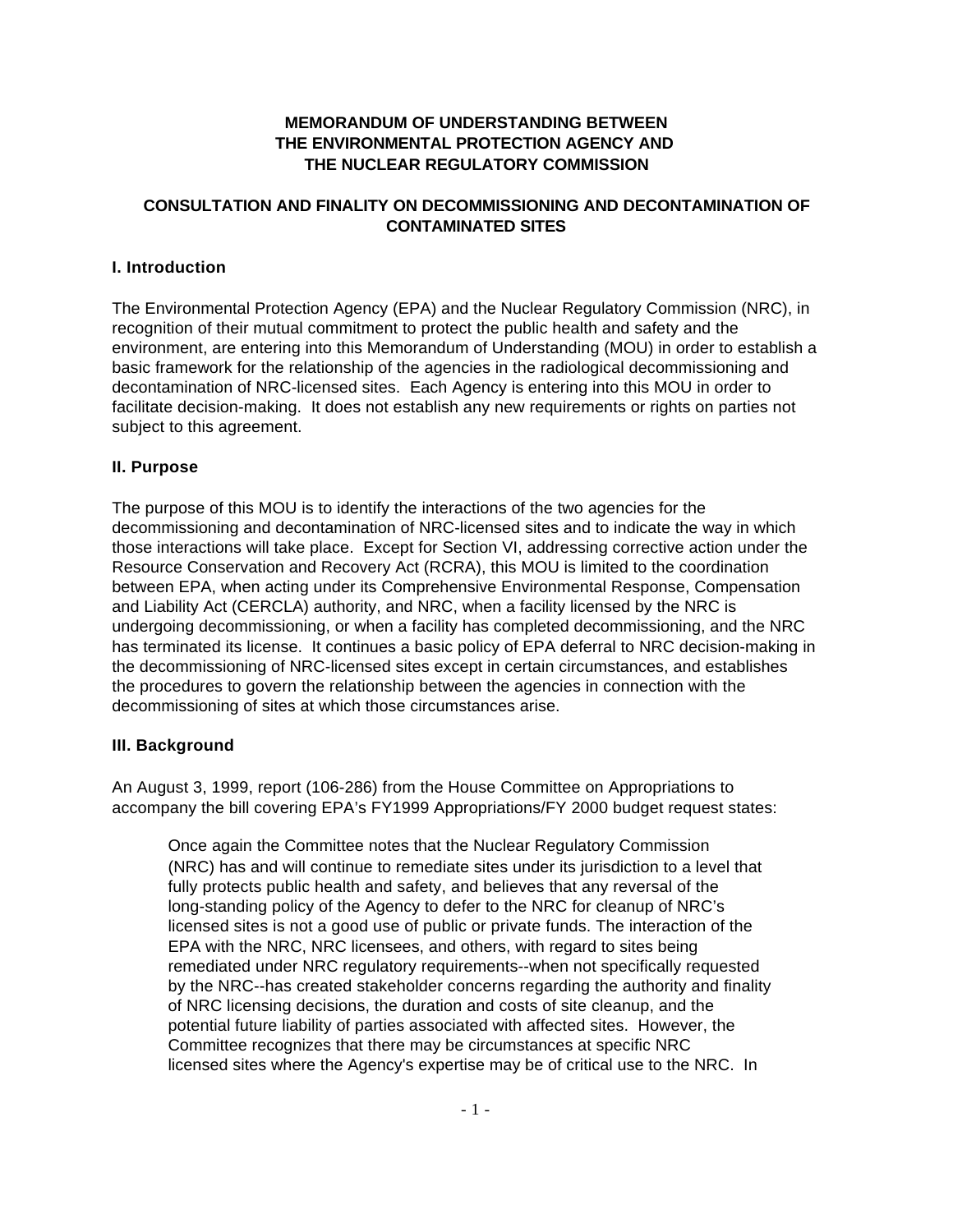the interest of ensuring that sites do not face dual regulation, the Committee strongly encourages both agencies to enter into an MOU which clarifies the circumstances for EPA's involvement at NRC sites when requested by the NRC. The EPA and NRC are directed to report to the Committee on Appropriations no later than May 1, 2000, on the status of the development of such an MOU.

Since September 8, 1983, EPA has generally deferred listing on the CERCLA National Priorities List (NPL) those sites that are subject to NRC's licensing authority, in recognition that NRC's actions are believed to be consistent with the CERCLA requirement to protect human health and the environment. However, as EPA indicated in the Federal Register notice announcing the policy of CERCLA deferral to NRC, if EPA "determines that sites which it has not listed as a matter of policy are not being properly responded to, the Agency will consider listing those sites on the NPL" (see 48 FR 40658).

EPA reaffirms its previous 1983 deferral policy. EPA expects that any need for EPA CERCLA involvement in the decommissioning of NRC licensed sites should continue to occur very infrequently because EPA expects that the vast majority of facilities decommissioned under NRC authority will be decommissioned in a manner that is fully protective of human health and the environment. By this MOU, EPA agrees to a deferral policy regarding NRC decision-making without the need for consultation except in certain limited circumstances as specified in paragraphs V.C.2 and V.C.3.

One set of circumstances in which continued consultation should occur, pursuant to the procedures defined herein, relates to sites at which the NRC determines during the license termination process that there is radioactive ground-water contamination above certain limits. Pursuant to its License Termination rule, NRC applies a dose criterion that encompasses all pathways, including ground water. In its cleanup of sites pursuant to CERCLA, by contrast, EPA customarily establishes a separate ground-water cleanup standard in which it applies certain Maximum Contaminant Levels (MCLs, found at 40 CFR 141) promulgated for radionuclides and other substances pursuant to the Safe Drinking Water Act. NRC has agreed in this MOU to consult with EPA on the appropriate approach in responding to the circumstances at particular sites with ground-water contamination at the time of license termination in excess of EPA's MCLs or those sites for which NRC contemplates either restricted release or the use of alternate criteria for license termination, or radioactive contamination at the time of license termination exceeds the corresponding levels in Table 1 as provided in Section V.C.2.

#### **IV. Principles**

In carrying out their respective responsibilities, the EPA and the NRC will strive to:

- 1. Establish a stable and predictable regulatory environment with respect to EPA's CERCLA authority in and NRC's decommissioning of contaminated sites.
- 2. Ensure, to the extent practicable, that the responsibilities of the NRC under the AEA and the responsibilities of EPA under CERCLA are implemented in a coordinated and consistent manner.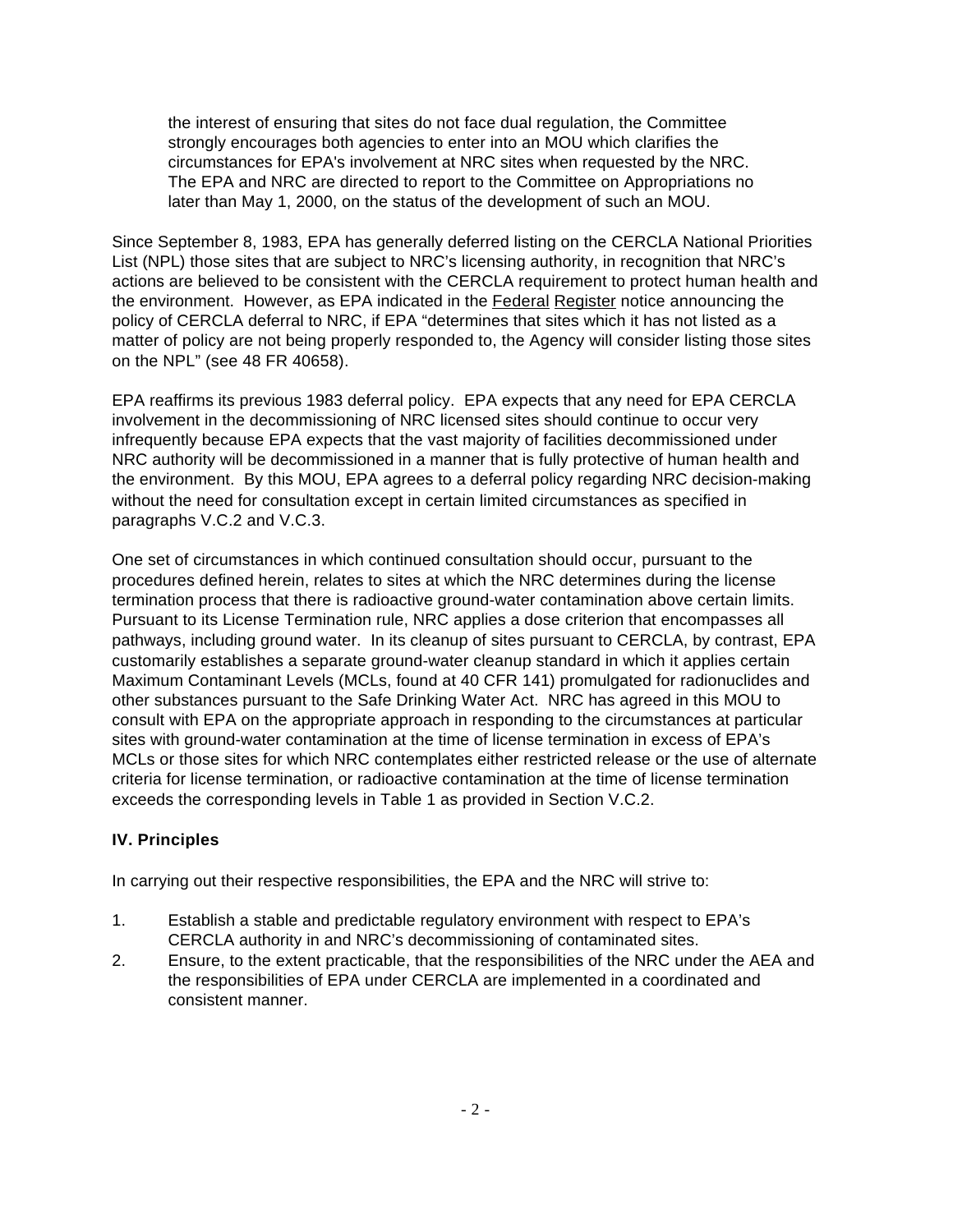## **V. Implementation**

# **A. Scope**

This MOU is intended to address issues related to the EPA involvement under CERCLA in the cleanup of radiologically contaminated sites under the jurisdiction of the NRC. EPA will continue its CERCLA policy of September 8, 1983, which explains how EPA implements deferral decisions regarding listing on the NPL of any sites that are subject to NRC's licensing authority*.*  The NRC's review of sites under NRC jurisdiction indicates that few of these sites have radioactive ground-water contamination in excess of the EPA's MCLs. At those sites at which NRC determines during the license termination process that there is radioactive ground-water contamination above the relevant EPA MCLs, NRC will consult with EPA and, if necessary, discuss with EPA the use of flexibility under EPA's phased approach to addressing ground-water contamination. NRC has agreed in this MOU to consult with EPA on the appropriate approach in responding to the circumstances at particular sites where ground-water contamination will exceed EPA's MCLs, NRC contemplates either restricted release or the use of alternate criteria for license termination, or radioactive contamination at the time of license termination exceeds the corresponding levels in Table 1 as provided in Section V.C.2.

## **B. General**

Each agency will keep the other agency generally informed of its relevant plans and schedules, will respond to the other agency's requests for information to the extent reasonable and practicable, and will strive to recognize and ameliorate to the extent practicable any problems arising from implementation of this MOU.

## **C. NRC Responsibilities**

- 1. NRC will continue to ensure remediation of sites under its jurisdiction to a level that fully protects public health and safety.
- 2. For NRC-licensed sites at which NRC determines during the license termination process that there is radioactive ground-water contamination in excess of EPA's MCLs, or for which NRC contemplates either restricted release (10 CFR 20.1403) or the use of alternate criteria for license termination (10 CFR 20.1404), NRC will seek EPA's expertise to assist in NRC's review of a decommissioning or license termination plan. In addition, NRC will consult with EPA if either the planned level of residual radioactive soil concentrations in the proposed action or the actual residual level of radioactive soil concentrations found in the final site survey exceed the radioactive soil concentration in Table 1. With respect to all such sites, the NRC will consult with EPA on the application of the NRC decommissioning requirements and will take such action as the NRC determines to be appropriate based on its consultation with EPA. For example, if NRC determines during the license termination process that there will be radioactive ground-water contamination in excess of EPA's MCLs at the time of license termination, then NRC will discuss with EPA the use of flexibility under EPA's phased approach for addressing ground-water contamination. If NRC does not adopt recommendations provided by the EPA, NRC will inform EPA of the basis for its decision not to do so.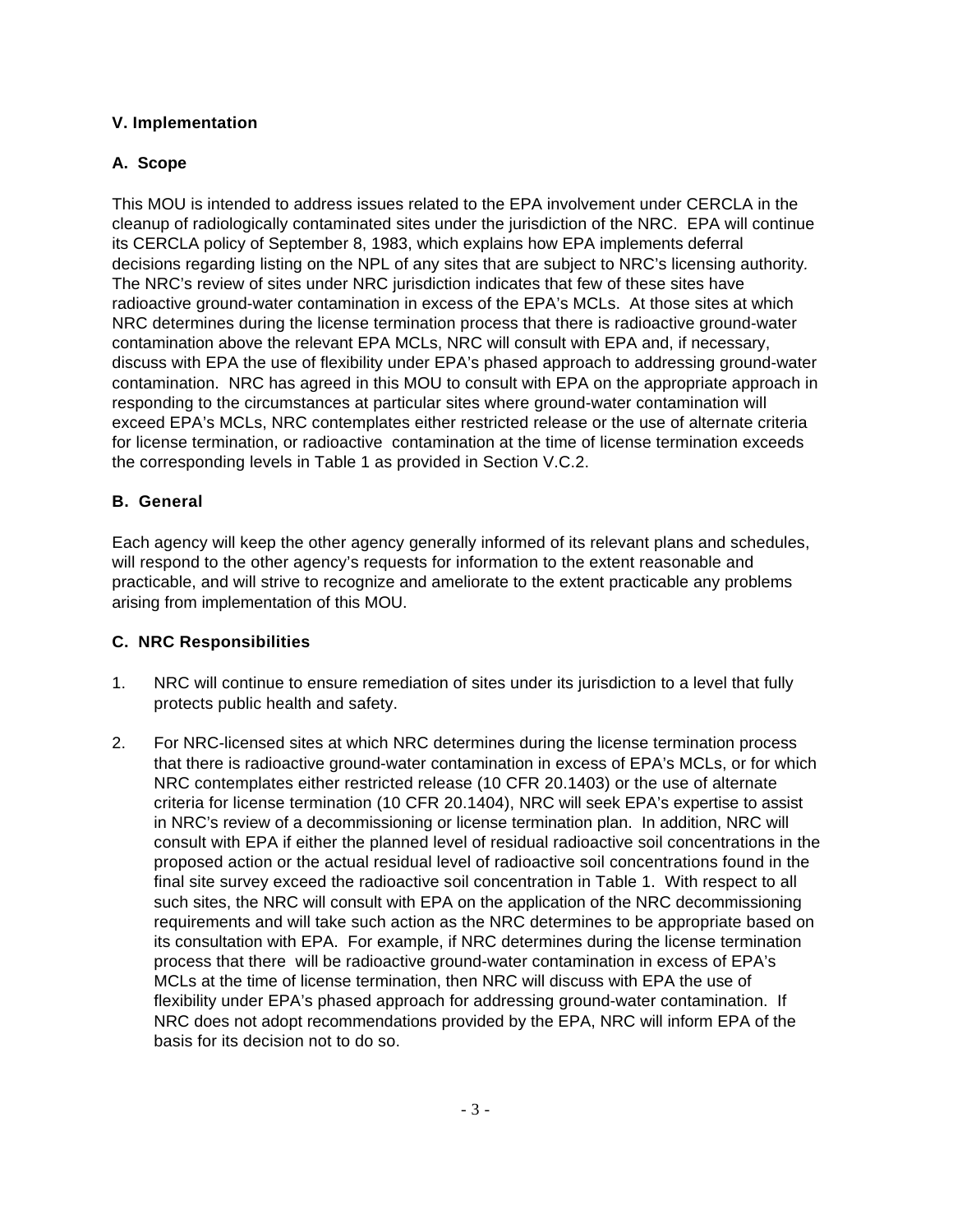3. NRC will defer to EPA regarding matters involving hazardous materials not under NRC's jurisdiction.

## **D. EPA Responsibilities**

- 1. If the NRC requests EPA's consultation on a decommissioning plan or license termination plan, EPA will provide, within 90 days of NRC's notice to EPA, written notification of its views on the matter.
- 2. Consistent with this MOU, EPA agrees to a policy of deferral to NRC decision making on decommissioning without the need for consultation on sites other than those presenting the circumstances described in Sections V.C.2 and V.C.3. The agencies will consult with each other pursuant to the provisions of this MOU with respect to those sites presenting the circumstances described in Sections V.C.2 and V.C.3. EPA does not expect to undertake CERCLA actions related to radioactive contamination at a site that has been decommissioned in compliance with the NRC's standards, including a site addressed under Section V.C.2, despite the agencies decision to engage in consultation on such sites. EPA's deferral policy, and its expectation of not taking CERCLA action, continues to apply to sites that are covered under Section V.C.2.
- 3. For NRC-licensed sites presenting the circumstances described in Section V.C.2 and for which NRC has not adopted the EPA recommendation, EPA will consult with NRC on any CERCLA actions EPA expects to take if EPA does not agree with the NRC's decision.
- 4. EPA will resolve any CERCLA concerns involving hazardous substances outside of NRC's jurisdiction at NRC licensed sites, including concerns involving hazardous constituents that are not under the authority of NRC. As provided in Section V.D.2, EPA under CERCLA will defer or consult with NRC as appropriate regarding matters involving AEA materials under NRC's jurisdiction.

## **E. Other Provisions**

- 1. Nothing in this MOU shall be deemed to establish any right nor provide a basis for any action, either legal or equitable by any person, or class of persons challenging a government action or failure to act.
- 2. Each agency will appoint a designated contact for implementation of this MOU. The designated individuals will meet at least annually or at the request of either agency to review NRC-licensed sites that meet the criteria for consultation pursuant to Section V.C.2. The NRC designated contact is the Director, Office of Nuclear Materials Safety and Safeguards, and the EPA designated contact is the Director Office of Emergency and Remedial Response, or as each designee delegates.
- 3. This MOU will remain in effect until terminated by the written notice of either party submitted six months in advance of termination.
- 4. Within six months of the execution of this MOU, each party will revise its guidance to its Headquarters and Regional Offices to reflect the terms of this MOU.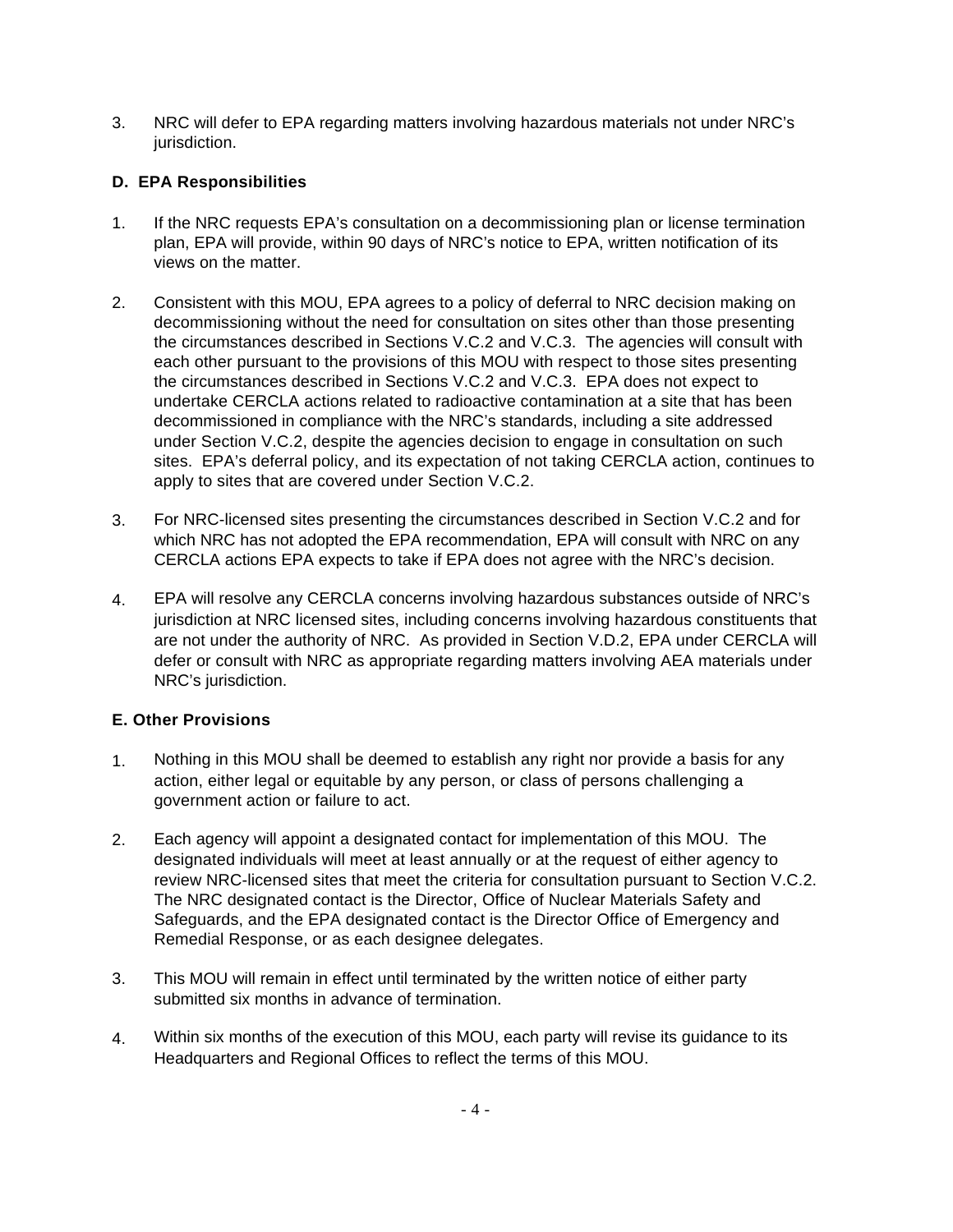If differences arise that cannot be resolved by senior EPA and NRC management within 90 5. days, then either senior EPA or NRC management may raise the issue to their respective agency head.

#### **Section VI. Corrective Action under RCRA**

Some NRC sites undergoing decommissioning may be subject to cleanup under RCRA corrective action authority. This authority, administered either by EPA or authorized states. requires cleanup of releases of hazardous waste or constituents at hazardous waste treatment, storage or disposal facilities. NRC sites subject to RCRA corrective action will be expected to meet RCRA cleanup standards for chemical contamination within EPA's jurisdiction. EPA Office of Solid Waste's policy is to encourage regional and State program implementers to coordinate RCRA cleanups with decommissioning, as appropriate, at those NRC sites subject to EPA's corrective action authority.<sup>1</sup>

EPA will continue to support coordination of cleanups under the RCRA corrective action program with decommissioning at NRC sites consistent with its March 5, 1997 policy. In addition, under RCRA the majority of States are authorized to implement the corrective action requirements. States are not signatories to this MOU; however, EPA will encourage States to act in accordance with this policy where they have responsibility for RCRA corrective action at NRC sites undergoing decommissioning.

Items 1 and 3 of the "Other Provisions" of Section V.E. apply to this section.

 $30 \, \text{app}$ 

Christine T. Whitman Date Administrator **US Environmental Protection Agency** 

Date

Richard A. Meserve Chairman US Nuclear Regulatory Commission

'See letter from Elizabeth Cotsworth, Acting Director, Office of Solid Waste to James R. Roewer. USWAG, dated March 5, 1997.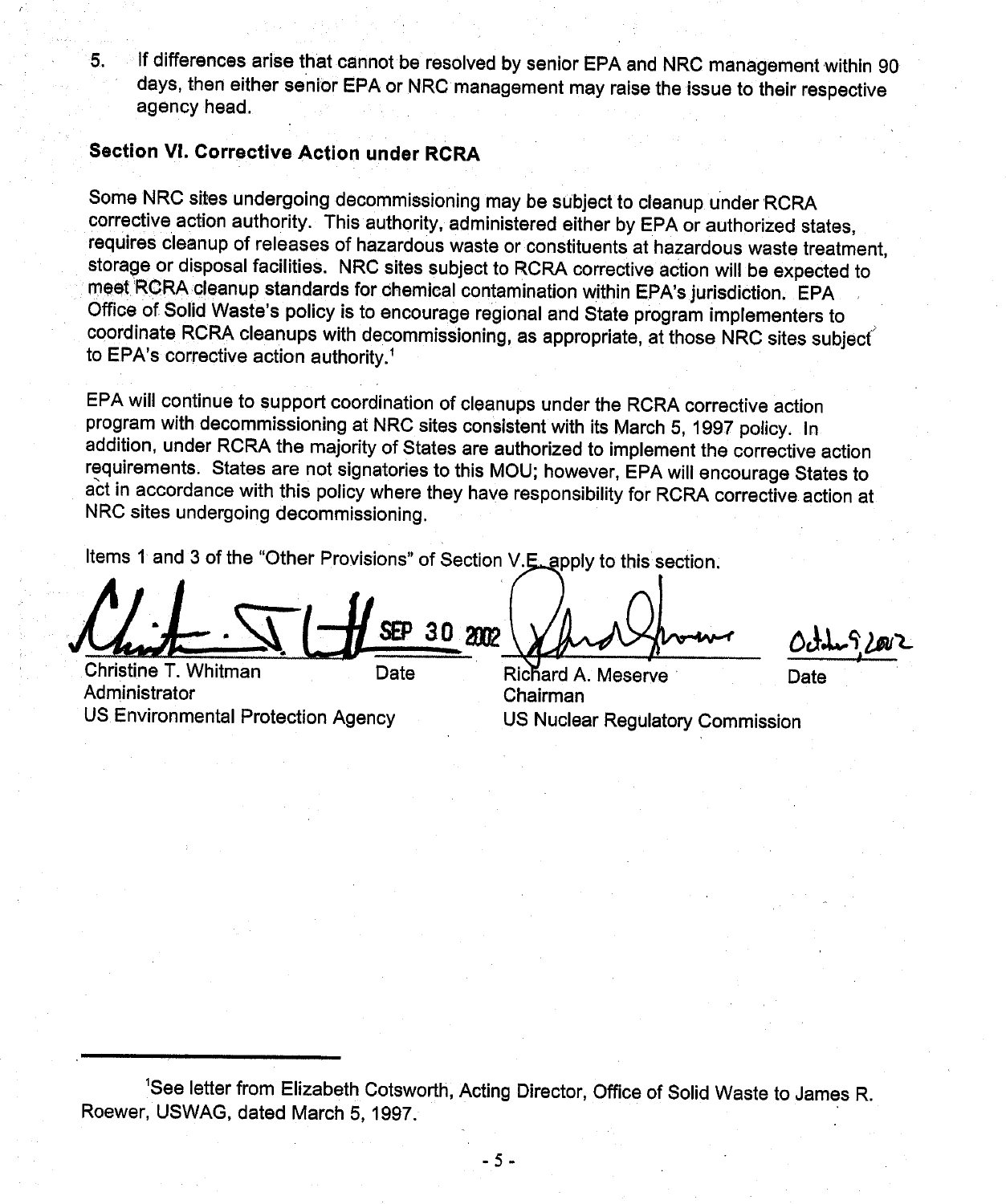5. If differences arise that cannot be resolved by senior EPA and NRC management within 90 days, then either senior EPA or NRC management may raise the issue to their respective agency head.

### **Section VI. Corrective Action under RCRA**

Some NRC sites undergoing decommissioning may be subject to cleanup under RCRA corrective action authority. This authority, administered either by EPA or authorized states, requires cleanup of releases of hazardous waste or constituents at hazardous waste treatment, storage or disposal facilities. NRC sites subject to RCRA corrective action will be expected to meet RCRA cleanup standards for chemical contamination within EPA's jurisdiction. EPA Office of Solid Waste's policy is to encourage regional and State program implementers to coordinate RCRA cleanups with decommissioning, as appropriate, at those NRC sites subject to EPA's corrective action authority.<sup>1</sup>

EPA will continue to support coordination of cleanups under the RCRA corrective action program with decommissioning at NRC sites consistent with its March 5, 1997 policy. In addition, under RCRA the majority of States are authorized to implement the corrective action requirements. States are not signatories to this MOU; however, EPA will encourage States to act in accordance with this policy where they have responsibility for RCRA corrective action at NRC sites undergoing decommissioning.

Items 1 and 3 of the "Other Provisions" of Section V.E. apply to this section.

Christine T. Whitman **Date Date** Richard A. Meserve **Date** Date Administrator **Chairman** US Environmental Protection Agency US Nuclear Regulatory Commission

<sup>&</sup>lt;sup>1</sup>See letter from Elizabeth Cotsworth, Acting Director, Office of Solid Waste to James R. Roewer, USWAG, dated March 5, 1997.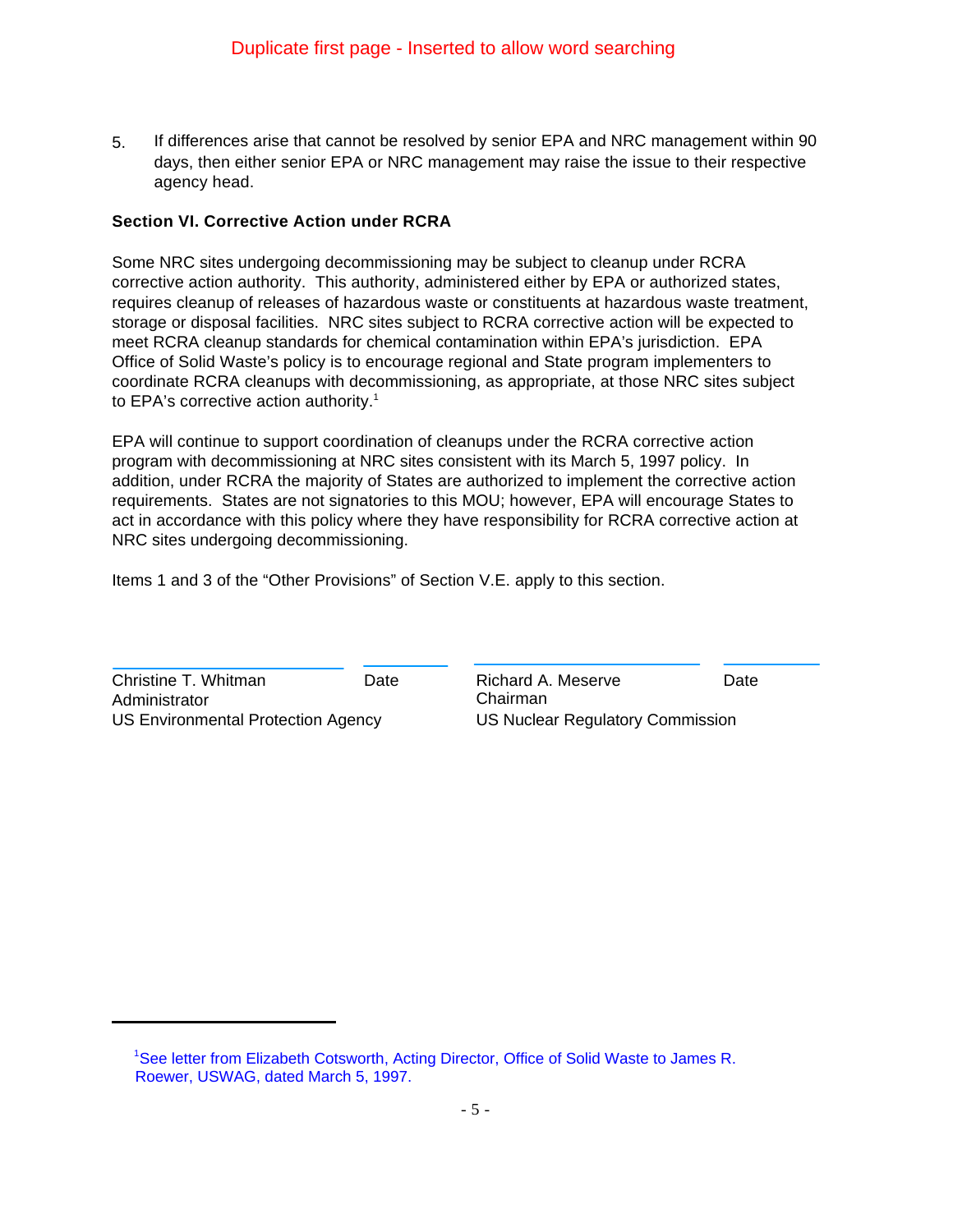# **MOU Table 1: Consultation Triggers for Residential and Commercial/Industrial Soil Contamination**

**Except for radium-226, thorium-232, or total uranium, concentrations should be aggregated using a sum of the fraction approach to determine site specific consultation trigger concentrations. This table is based on single contaminant concentrations for residential and commercial/industrial land use when using generally accepted exposure parameters. Table users should select the appropriate column based on the site's reasonably anticipated land use.**

| Radionuclide | <b>Residential</b><br><b>Soil Concentration</b> | <b>Industrial/Commercial</b><br><b>Soil Concentration</b> |
|--------------|-------------------------------------------------|-----------------------------------------------------------|
| $H-3$        | 228 pCi/g                                       | 423 pCi/g                                                 |
| $C-14$       | 46 pCi/g                                        | 123,000 pCi/g                                             |
| $Na-22$      | 9 pCi/g                                         | 14 pCi/g                                                  |
| $S-35$       | 19,600 pCi/g                                    | 32,200,000 pCi/g                                          |
| $Cl-36$      | 6 pCi/g                                         | 10,700 pCi/g                                              |
| $Ca-45$      | 13,500 pCi/g                                    | 3,740,000 pCi/g                                           |
| $Sc-46$      | $105$ $pCi/g$                                   | $169$ pCi/g                                               |
| $Mn-54$      | 69 pCi/g                                        | 112 pCi/g                                                 |
| Fe-55        | 269,000 pCi/g                                   | 2,210,000 pCi/g                                           |
| $Co-57$      | 873 pCi/g                                       | 1,420 pCi/g                                               |
| $Co-60$      | 4 pCi/g                                         | 6 pCi/g                                                   |
| Ni-59        | 20,800 pCi/g                                    | 1,230,000 pCi/g                                           |
| $Ni-63$      | 9,480 pCi/g                                     | 555,000 pCi/g                                             |
| $Sr-90+D$    | 23 pCi/g                                        | $1,070$ pCi/g                                             |
| Nb-94        | 2 pCi/g                                         | 3 pCi/g                                                   |
| Tc-99        | 25 pCi/g                                        | 89,400 pCi/g                                              |
| $I-129$      | $60$ pCi/g                                      | $1,080$ pCi/g                                             |
| $Cs-134$     | 16 pCi/g                                        | 26 pCi/g                                                  |
| $Cs-137+D$   | 6 pCi/g                                         | 11 pCi/g                                                  |
| Eu-152       | 4 pCi/g                                         | 7 pCi/g                                                   |
| Eu-154       | 5 pCi/g                                         | 8 pCi/g                                                   |